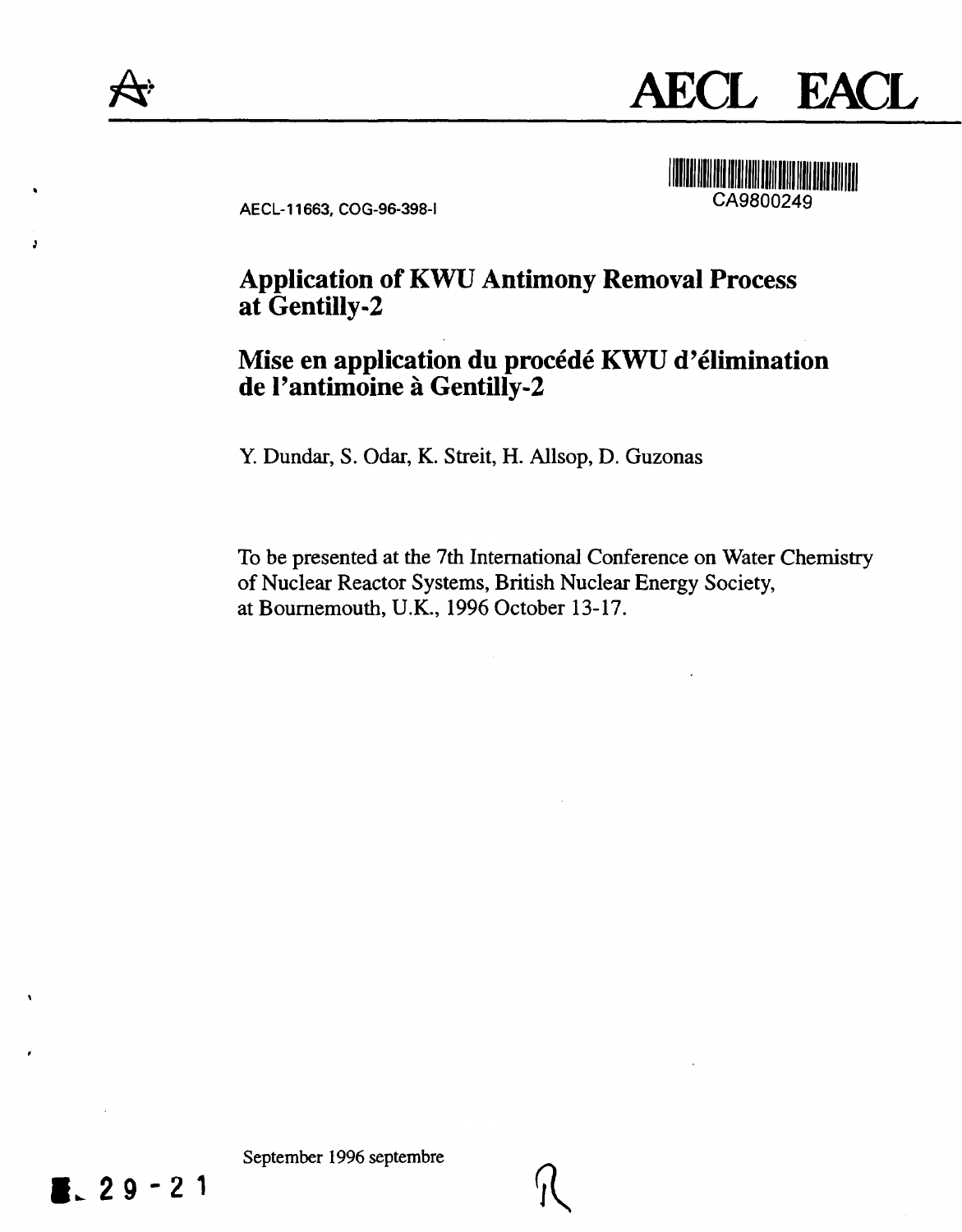### **APPLICATION OF KWU ANTIMONY REMOVAL PROCESS AT GENTILLY-2**

by

Y. Dundar\*, S. Odar\*\*, K. Streit\*\*, H. Allsop and D. Guzonas

The work reported in this document was funded by the COG R&D Program: Technical Committee #15, WPIR No. 1522.

Under the participation of AECL, Ontario Hydro, New Brunswick Power and Hydro Quebec.

To be presented at the 7th International Conference on Water Chemistry of Nuclear Reactor Systems, British Nuclear Energy Society, At Bournemouth, U.K., 1996 October 13-17.

> Reactor Chemistry Branch Chalk River Laboratories Chalk River, Ontario, Canada KOJ 1J0

\*\*Siemens AG, KWU NR-C P.O. Box 3220 D-91050Erlangen Germany

\*Hydro Quebec Centrale Nucleaire - Gentilly-2 4900 Boul. Becancour Gentilly, Quebec G0X1G0

1996 September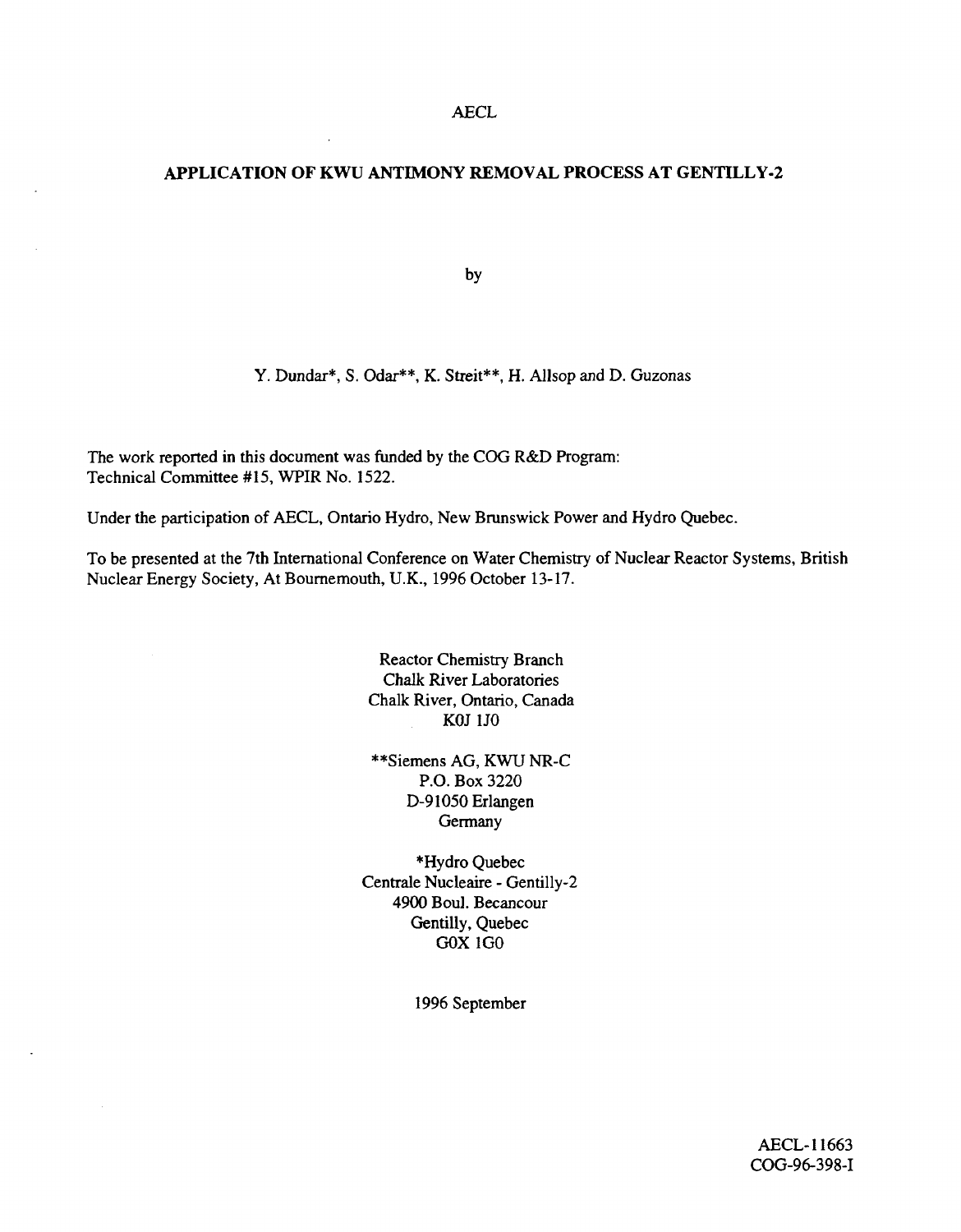| $\blacksquare$                                  |
|-------------------------------------------------|
|                                                 |
| $\begin{array}{c} 1 \\ 2 \\ 2 \\ 2 \end{array}$ |
| 3                                               |
| 3                                               |
| 3                                               |
| 3                                               |

## **TABLE OF CONTENTS**

 $\bar{z}$ 

J.

 $\sim$ 

## **LIST OF FIGURES**

| Figure 1: | Sb-124 activity concentrations in the Primary Heat Transport System | 4 |
|-----------|---------------------------------------------------------------------|---|
| Figure 2: |                                                                     | 4 |
| Figure 3: |                                                                     |   |
| Figure 4: |                                                                     |   |

 $\sim$   $\mu$ 

 $\Delta \phi = 0.01$  and  $\Delta \phi = 0.01$ 

 $\sim 10$ 

 $\sim 10^{-10}$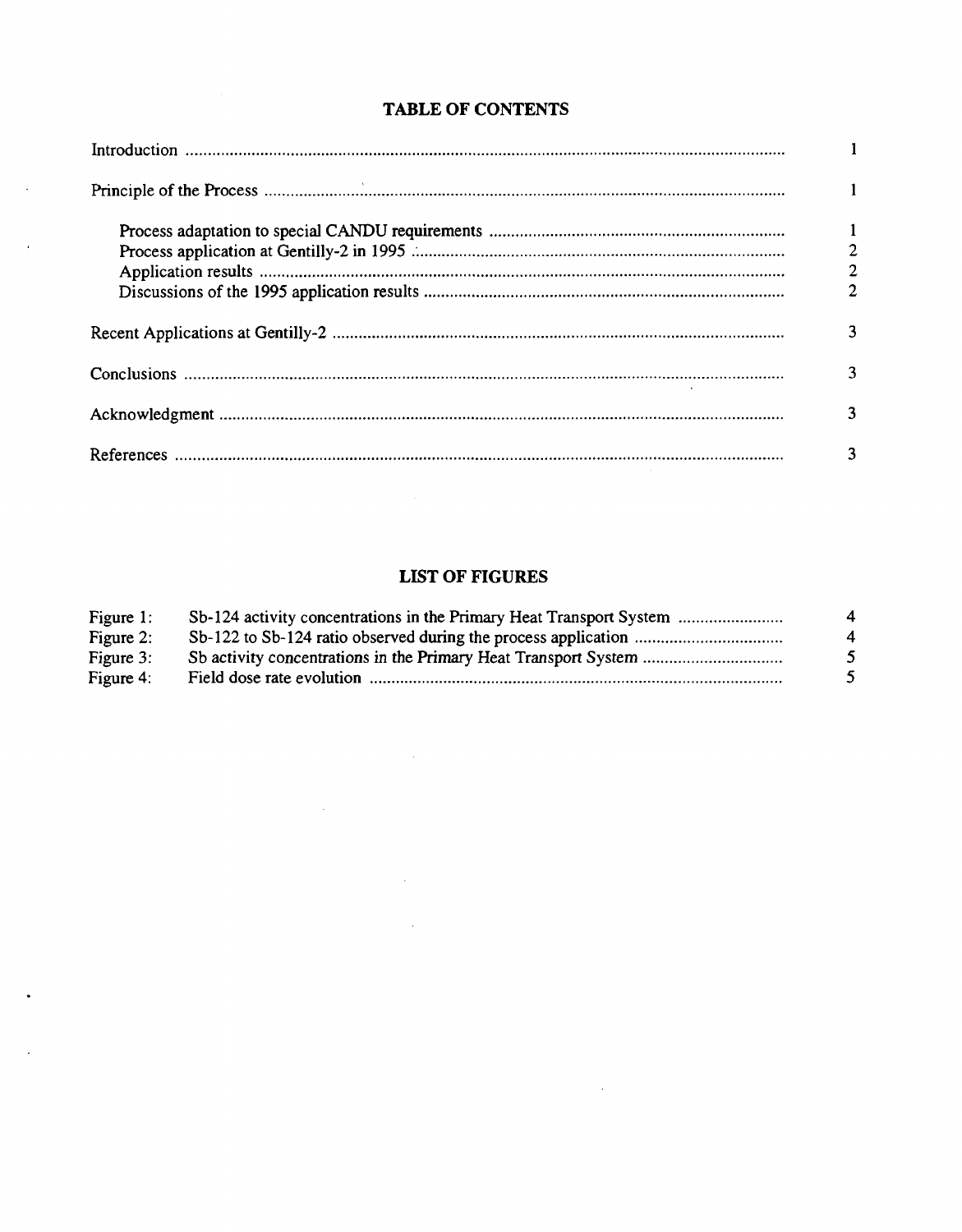## EACL

### Mise en application du procédé KWU d'élimination de l'antimoine à Gentilly-2

par

### Y. Dundar\*, S. Odar\*\*, K. Streit\*\*, H. Allsop et D. Guzonas

## RESUME

La présente étude décrit les travaux portant sur l'adaptation aux centrales CANDU<sup>MC</sup> du procede KWU d'elimination de l'antimoine, ainsi que sur la mise en application de ce procédé à la centrale Gentilly-2 de Hydro-Québec. On présente les résultats de la mise en application de ce procédé et on discute en détail des leçons que l'on a tirées de cette expérience.

> Chimie des reacteurs Laboratoires de Chalk River Chalk River (Ontario) Canada KOJ 1J0

\*\*Siemens AG, KWU NR-C B.P. 3220 D-91050Erlangen Allemagne

\*Hydro Québec Centrale nucléaire - Gentilly-2 4900 boul. Bécancour Gentilly (Québec) G0X1G0

1996 septembre

AECL-11663 COG-96-398-I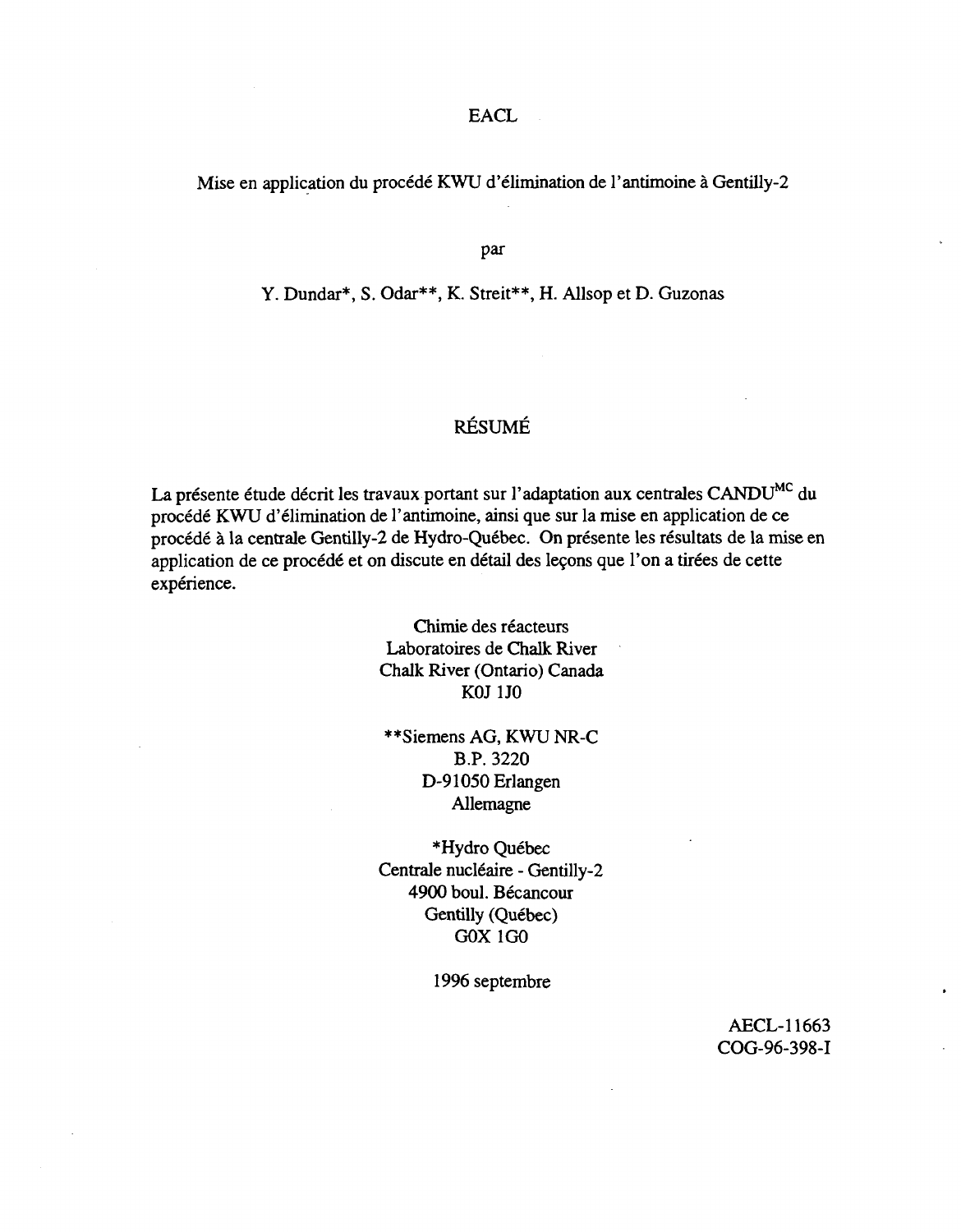# **Application of KWU antimony removal process at Gentilly-2**

Y. Diindar (Hydro Quebec), S. Odar, K. Streit (Siemens/KWU), H. Allsop and D. Guzonas (AECL-CRL)

This paper describes the work performed to adapt the KWU PWR antimony removal process to CANDU™ plant conditions, and the application of the process at the Hydro Quebec unit, Gentilly-2. The results of the application will be presented and the "lessons learned" will be discussed in detail.

#### **Introduction**

Gentilly-2, a CANDU type Pressurized Heavy Water Reactor (PHWR), has experienced significant increases in radiation fields around the Primary Heat Transport System during unit shutdowns. During these excursions, significant quantities of radioactive antimony are released to the coolant when oxidizing conditions are created by air ingress. This results in increased radiation fields around the reactor, making outage dose planning difficult, and contributing significantly to the radiation exposure of maintenance personnel. Antimony removal from the Primary Heat Transport System at the beginning of the outage was seen as a solution to this problem.

In order to remove antimony from PWR primary systems, KWU developed a process for antimony removal, which was successfully applied in many PWR's. This process had to be adapted to CANDU plant conditions and requirements.

The KWU antimony removal process, modified using recommendations made by Hydro Quebec and AECL, was carried out at Gentilly-2 during the plant shut-down at the start of the April 1995 annual outage. The application followed a period of essentially continuous power operation since April 1994. Continuous operation was interrupted only by a brief shutdown in March 1995, where a trial antimony removal process was conducted in preparation for the full scale removal carried out during the planned outage in April. The process has recently been repeated during the 1996 annual outage, and preliminary results are also reported.

#### **Principle of the Process**

Practical experience, literature studies and laboratory investigations [1] have shown that Sb is present in reduced form under the reducing operating conditions of

a PWR plant and is only very slightly soluble under these conditions. The task is therefore to transform the Sb into a soluble, ionic compound, which can then be separated out in an ion exchange resin. This is achieved by oxidation of the Sb to its thermodynamically stable form, Sb(+5). The Siemens KWU process [2] is based on the addition of  $H_2O_2$  in order to force this oxidation process and to define the point in time when conditions are optimum to achieve the best possible mobilization and hence the best separation. As a general rule, Siemens KWU recommends the use of fresh resins for Sb removal, as the efficiency and residence time are comparatively poor if previously loaded resins are used.

#### Process **adaptation to special CANDU requirements**

A CANDU-6 has approximately 3000 m<sup>2</sup> of carbon steel surfaces in its feeders and headers. As a result, the deposits found on the piping and in the steam generators are magnetite, rather than the nickel- and chromiumcontaining ferrites found in PWR's. Previous Siemens antimony removal applications have been performed at the typical PWR shutdown  $pH_{25}$  of 5.5 to 6.0. CANDU reactors have a shutdown pD of 10.6-11.2 (equivalent to a pH of 9.7-10.2 in light water). The Pourbaix diagram [3] for antimony, and field and laboratory experience indicate that the chemistry of the antimony removal process should be the same at pH 10. However, antimony has been observed to plate-out on carbon steel feeders at the reactor face of a CANDU reactor during application of a CAN-DECON™ decontamination. This deposition has been attributed to the surface charge of the freshly cleaned carbon steel surface. Work carried out at AECL [4] indicated that antimony deposition on magnetite at 25 °C decreased as the pH increased above the point-of-zero-charge (pzc) of magnetite (pH =6.5). However, at 85 °C, antimony deposition increased even though the pzc of magnetite decreases as the temperature increases. This increased adsorption is probably a result of an increased specific interaction between the dissolved antimony species and the magnetite surface. It was therefore recommended that the antimony removal be carried out at a temperature of 45 $^{\circ}$ C.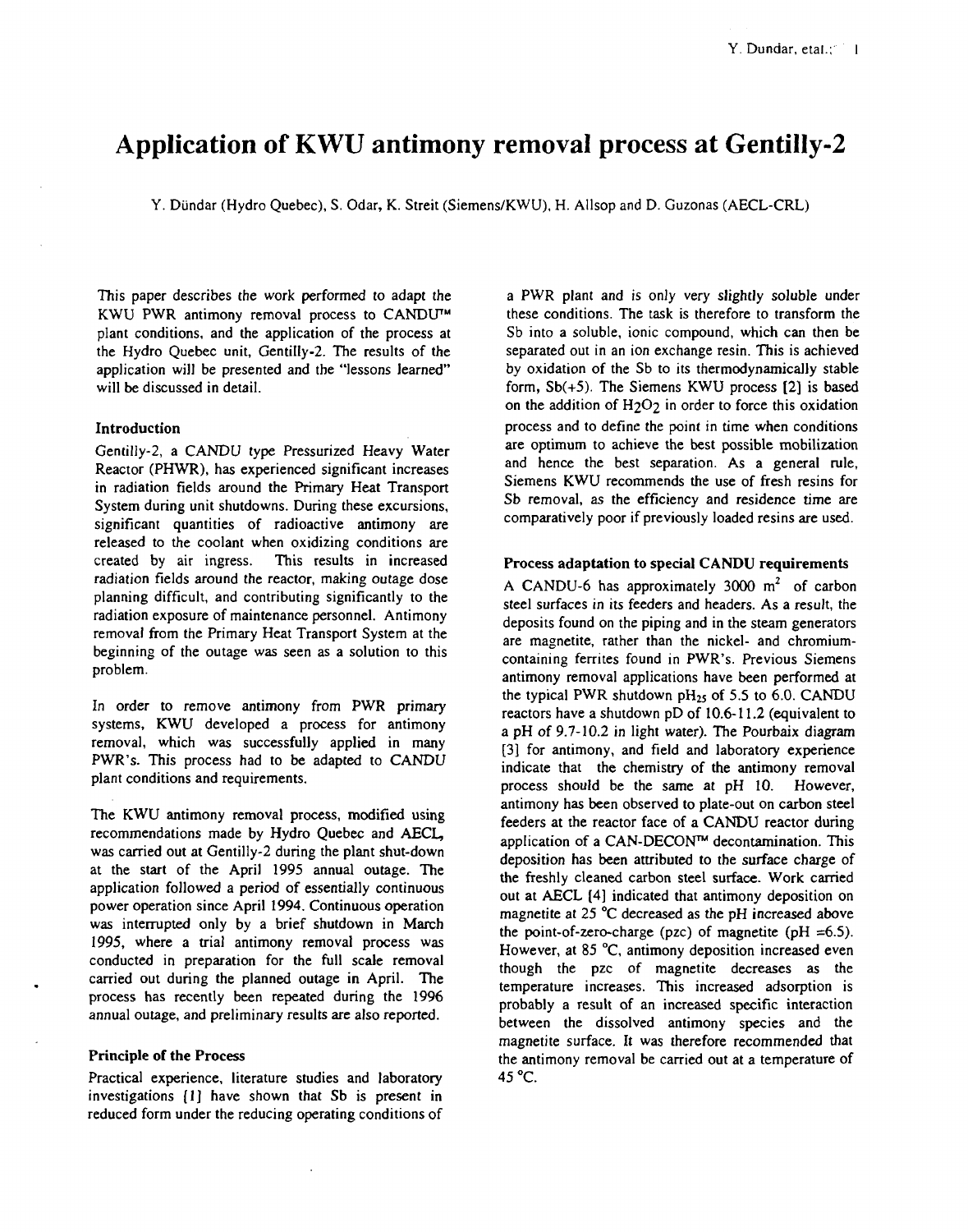As oxidizing conditions were required for the antimony removal, it was recommended to degas the coolant to remove dissolved hydrogen after shutdown instead of stopping hydrogen addition before shutdown. A review of the literature suggested that some conversion of magnetite to hematite might occur during the application of the antimony removal procedure. To test this, X-ray diffraction was used to characterize the oxides on carbon steel exposed to simulated Sb removal conditions. No conversion of the magnetite to hematite was observed suggesting that no disruption of the oxide layer should result from the application of the antimony removal procedure [4].

#### Process **application at Gentilly-2 in 1995**

In preparation for the Sb removal program, two ion exchange columns were refilled using standard commercial mixed bed resins. These columns were not connected to the system under plant operating conditions in order to minimize loss of resin Sb capacity due to contact with a high (operating) concentration of H<sub>2</sub> or H<sub>2</sub>O<sub>2</sub> (during dosing). After putting them in service, they were operated with the maximum technically feasible purification rate.

Initially the process was applied at  $45^{\circ}$ C, in order to prevent Sb deposition on carbon steel surfaces. Afterwards, in order to improve the Sb release from the system surfaces, the temperature was increased to between 85 and 90°C.

H<sub>2</sub>O<sub>2</sub> was redosed several times during the operation to maintain a constant high coolant oxygen concentration. The large carbon steel surfaces consumed large amounts of oxygen, which had not been anticipated.

#### **Application results**

During the time period at  $45^{\circ}$ C the first Sb release peak (spiking factor of 400) was observed. The second Sb peak was caused by the temperature increase, which indicates that the increased temperature favors oxidation of the  $Sb$  (Fig.1).

Apart from these peaks, Sb release rates were relatively slow and long, indicating the presence of a source of Sb not immediately mobilized by the oxidant. This can be attributed either to a diffusion-controlled release mechanism from relativly thick corrosion product layers or to a competition reaction of the oxidant with corrosion product layers. In any case it is probable that an early temperature increase or performance of the process at higher temperatures would have mobilized larger amounts of Sb.

Sufficiently high decontamination factors were found during the entire operation indicating that the ion exchange columns exhibited good retention during the whole process. This is presumably due to the avoidance of any preloading with  $H_2$  and the relatively low  $H_2O_2$ coolant concentration.

The observed ratio of Sb-122 to Sb-124 (Fig. 2) indicates that Sb was first mobilized primarily from the areas near the core (increase of the ratio). The temperature increase led to Sb mobilization in areas further from the core (decrease of ratio). During the process application an overall removal of 774 Ci of

Sb-122 and 558 Ci of Sb-124 by the coolant purification system was achieved. A part of this Sb activity was mobilized right at the beginning of the process application by  $H_2O_2$  injection. The rest was mobilized over the entire application time and fixed on the resins.

Even though significant amounts of Sb were removed from the Primary Heat Transport System, no change in Sb dose contribution was observed during the process application. This means that little Sb-124 was mobilized from out of core surfaces. Although after the temperature increase, "old" Sb was mobilized (indicated by the decreasing Sb-122 to Sb-124 ratio) it still was not from the system surfaces, which were monitored by the Room Dose Rate Measurements. These measurements increased only slightly after  $H_2O_2$  injection, despite an increase in the soluble antimony concentration of at least a factor of 400.

As a process-determining parameter, the oxygen values were always in a sufficiently high range. Although there were some differences between the two loops, the oxygen consumption was very significant. In previous PWR applications a continuous consumption of oxygen to this extent was not observed. This can be explained as resulting from the different surface conditions of the magnetite covered carbon steel, not present in PWR plants.

#### **Discussions of the 1995 application results**

The observations made during the first Sb removal process in Gentilly-2 and the results achieved can be concluded as follows:

- The April 1995 application only partially achieved the desired result. This is particularly true if a clear dose rate reduction was anticipated. It was possible to remove the usual amount Sb-124, but no reduction in room dose rates could be observed.
- The Sb removal trial during the short shutdown in March 1995 contributed considerably to the later problem of room and component dose rates. In this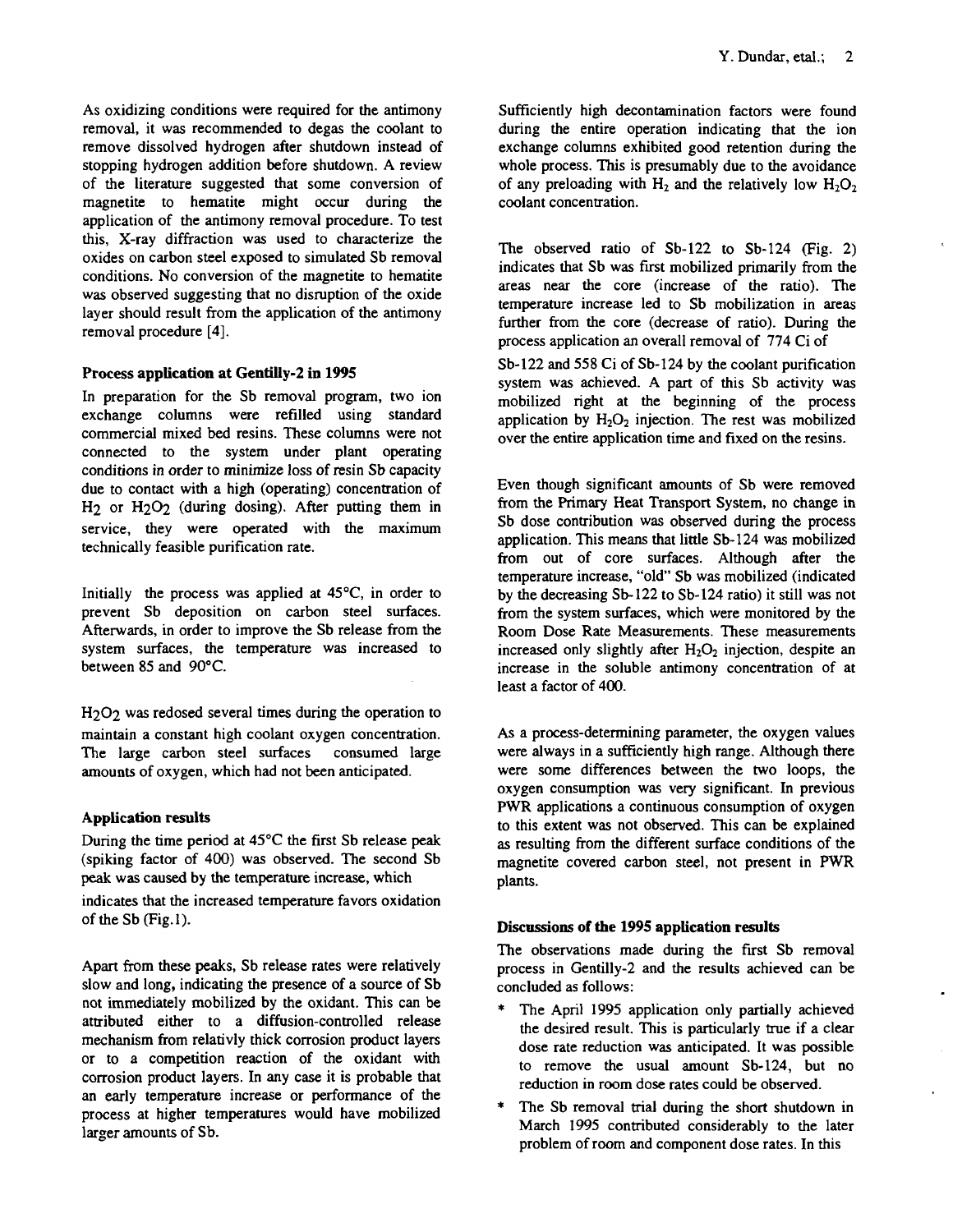shutdown, the purification process was interrupted early and the plant was started up again with very high Sb-124 concentrations in the coolant, which then plated out on the out of core surfaces. Based on coolant crud sample analysis it appears that the entire system was contaminated with Sb-124 by this interrupted Sb removal. This plated out "old" Sb could not be mobilized by the oxidant within the application time of the 1995 April 17 Sb removal. Subsequent laboratory results at AECL have shown that Sb deposited on carbon steel surfaces rapidly becomes incorporated into the corrosion film and is then very difficult to remove.

The laboratory observation that Sb plates out on carbon steel surfaces at temperatures over 80°C could not be verified in Gentilly-2. On the contrary, above this temperature Sb mobilization increased.

#### **Recent Application at Gentilly-2:**

During the annual outage in May 1996 the Sb removal process was repeated at Gentilly-2. Based on the "lessons learned" from the first Sb removal the following application conditions were recommended and followed:

- A higher process temperature,  $85 \text{ °C}$ , was selected; this was maintained during the entire Sb mobilization and purification phase of the process. Because the surfaces outside of the core in Gentilly-2 are contaminated, it must be ensured that the Sb at these locations is mobilized
- The resins used have performed well. The resins should not be put into operation until the  $H<sub>2</sub>O<sub>2</sub>$ concentration has decreased. This protects the resins and stabilizes their efficiency.

The preliminary results of the 1996 May application can be summarized as follows:

- \* A large amount of antimony was mobilized from the core areas (Fig. 3)
- The antimony mobilized was successfully removed by the ion exchange purification system without any increases in fields. There was no Sb plate-out problem (Fig. 4).
- The total amounts of antimony removed were: Sb-122: 1158 Ci, and Sb-124: 563 Ci

#### **Conclusions**

The results of the May 1996 process application at Gentilly-2 demonstrated that the Siemens/KWU Antimony removal process could be successfully used in CANDU plants.

#### **Acknowledgement**

The work carried out at AECL was funded by CANDU Owner's Group (COG) R&D program, Technical Committee 15, WPIR 1522.

#### **References**

- [1] Siemens/KWU unpublished results.
- [2] "Entfernung von Antimon aus dem Primärkreis von DWR-Anlagen und Ergebnisse aus der Durch fiihrung beim Kernkraftwerk Philippsburg 2", H. Stöckert, H.Emmert, K. Seifert and Ch. Meyer zu Schwabedissen, VGB-Konferenz "Chemie in Kraftwerk", 1986.
- [3] M. Pourbaix, Atlas d' equilibres electrochimiques a 25°C, Paris 1963.
- [4] H.A. Allsop, unpublished results.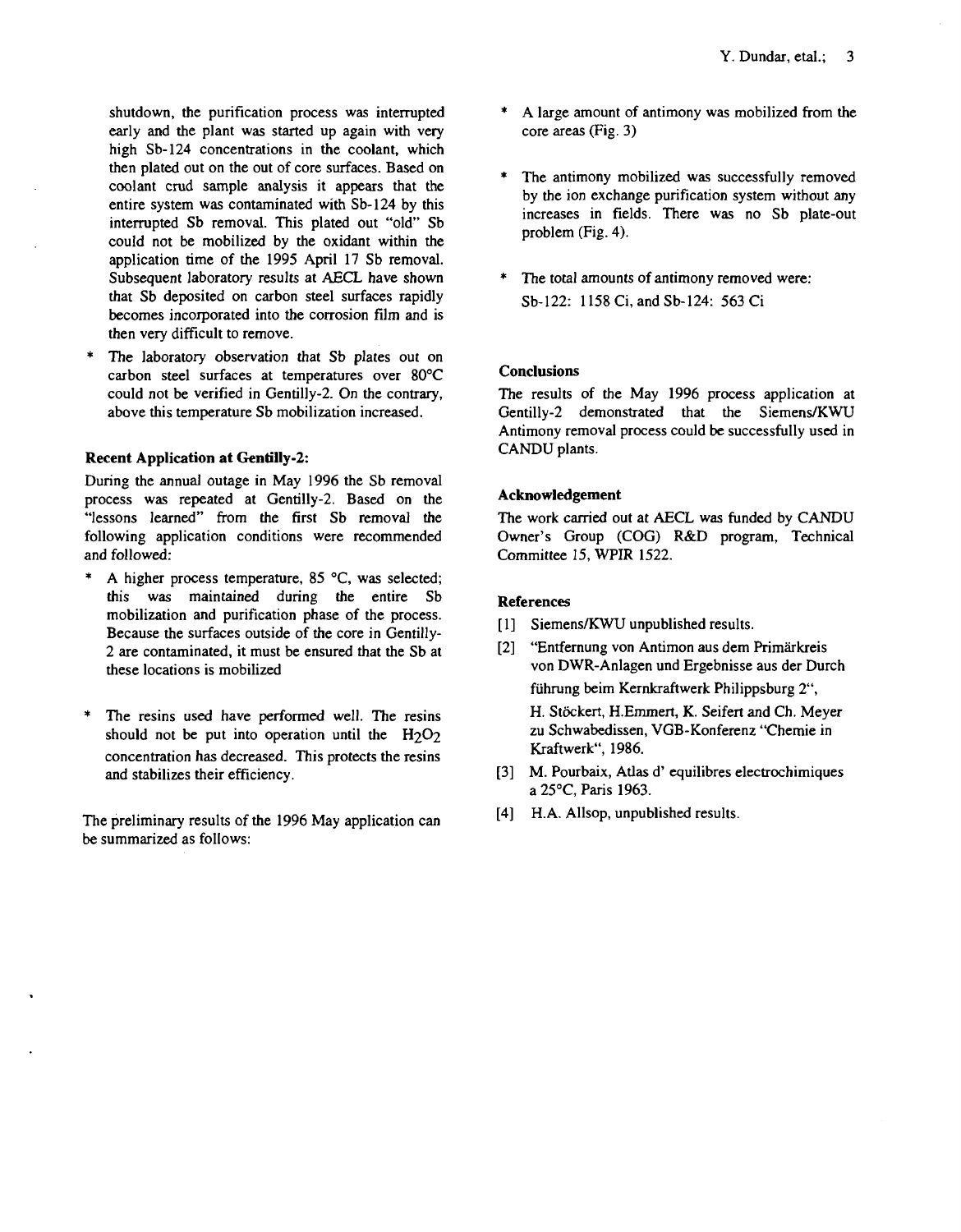

Figure 1: Sb-124 activity concentrations in the Primary Heat Transport System.

**SIEMENS**



Figure 2: Sb-122 to Sb-124 ratio observed during the process application.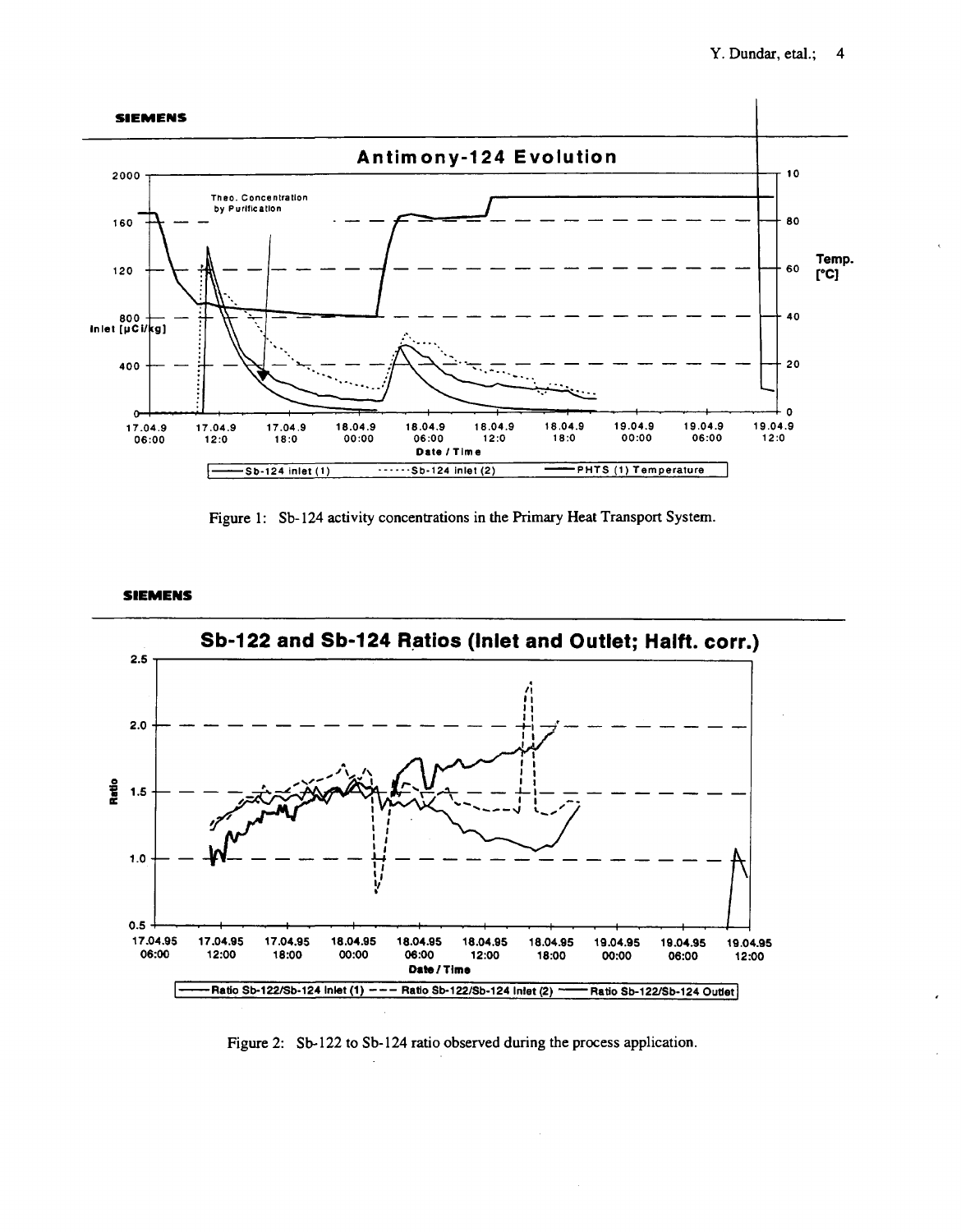

## **Antimony-122 and 124**

Figure 3: Sb activity concentrations in the Primary Heat Transport System.



Figure 4: Field dose rate evolution.